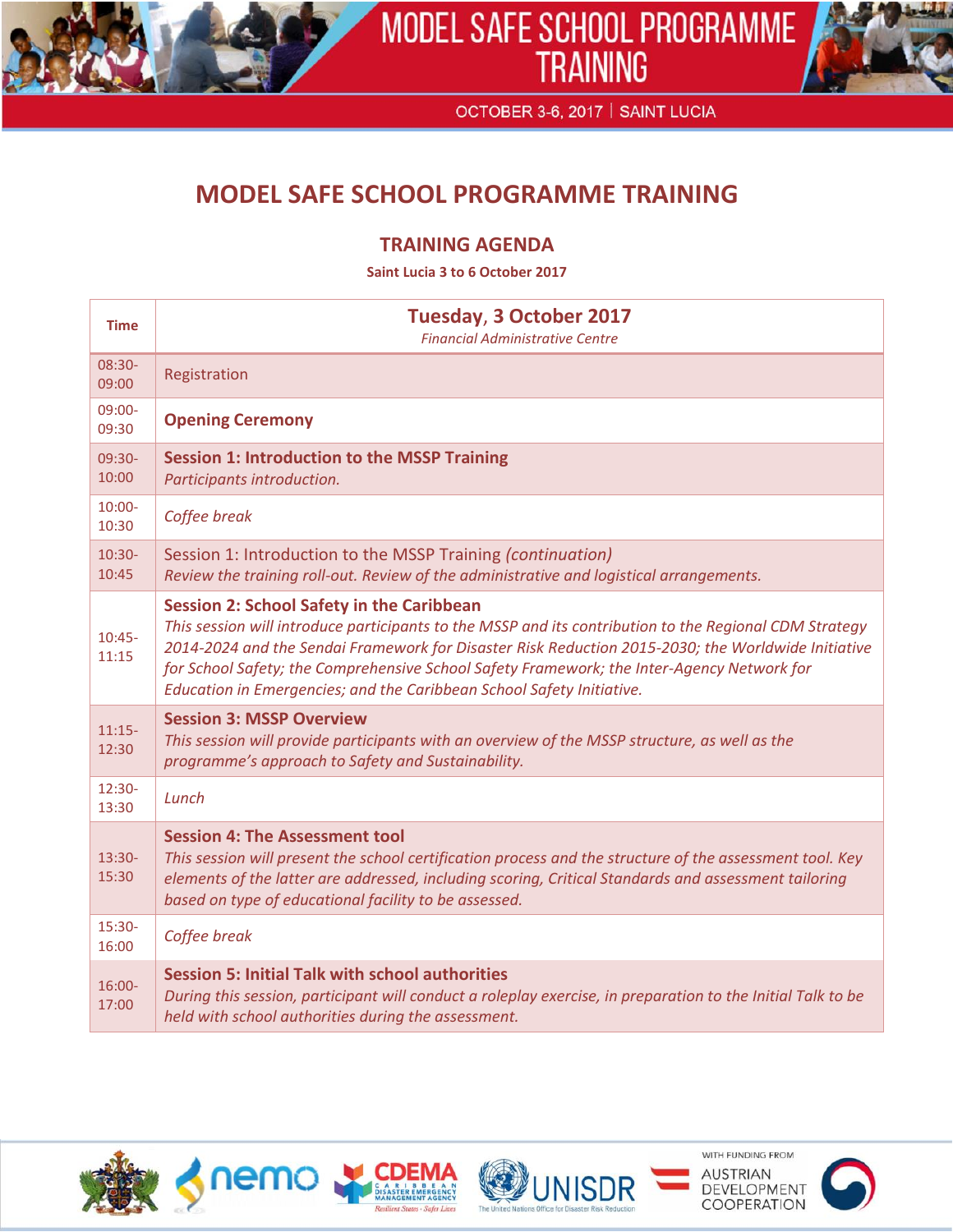

## OCTOBER 3-6, 2017 | SAINT LUCIA

| <b>Time</b>        | <b>Wednesday, 4 October 2017</b><br><b>National Emergency Management Organisation</b>                                                                                     |
|--------------------|---------------------------------------------------------------------------------------------------------------------------------------------------------------------------|
| $09:00-$<br>09:30  | <b>Recap</b><br>Brief recapitulation of the previous day's main topics.                                                                                                   |
| 09:30-<br>10:30    | <b>Session 6: Reporting</b><br>During this session participants will learn how to develop an improvement plan and the overall<br>structure of the assessment report.      |
| $10:30-$<br>11:00  | Coffee Break                                                                                                                                                              |
| $11:00-$<br>11:30  | Session 6: Reporting (continuation)                                                                                                                                       |
| $11:30-$<br>12:30  | <b>Session 7: On-site assessment arrangements</b><br>During this session, all necessary arrangements to conduct the following on-site school assessments<br>are reviewed. |
| $12:30-$<br>14:00  | Lunch & travel to school                                                                                                                                                  |
| $14:00 -$<br>17:00 | <b>School Assessment</b><br>Participants will conduct complete assessment of the Camille Henry Memorial Primary School                                                    |
| $17:00 -$<br>17:30 | Return to point of departure.                                                                                                                                             |

| <b>Time</b>        | <b>Thursday, 5 October 2017</b><br><b>National Emergency Management Organisation</b>                      |
|--------------------|-----------------------------------------------------------------------------------------------------------|
| $08:30-$<br>09:00  | Travel to school.                                                                                         |
| $09:00 -$<br>12:30 | <b>School Assessment</b><br>Participants will conduct complete assessment of the Dennery Primary School   |
| $12:30-$<br>13:30  | Lunch                                                                                                     |
| $13:30-$<br>17:00  | <b>School Assessment</b><br>Participants will conduct complete assessment of the Soufriere Primary School |
| $17:00-$<br>17:30  | Return to point of departure.                                                                             |





WITH FUNDING FROM **AUSTRIAN** DEVELOPMENT **COOPERATION**